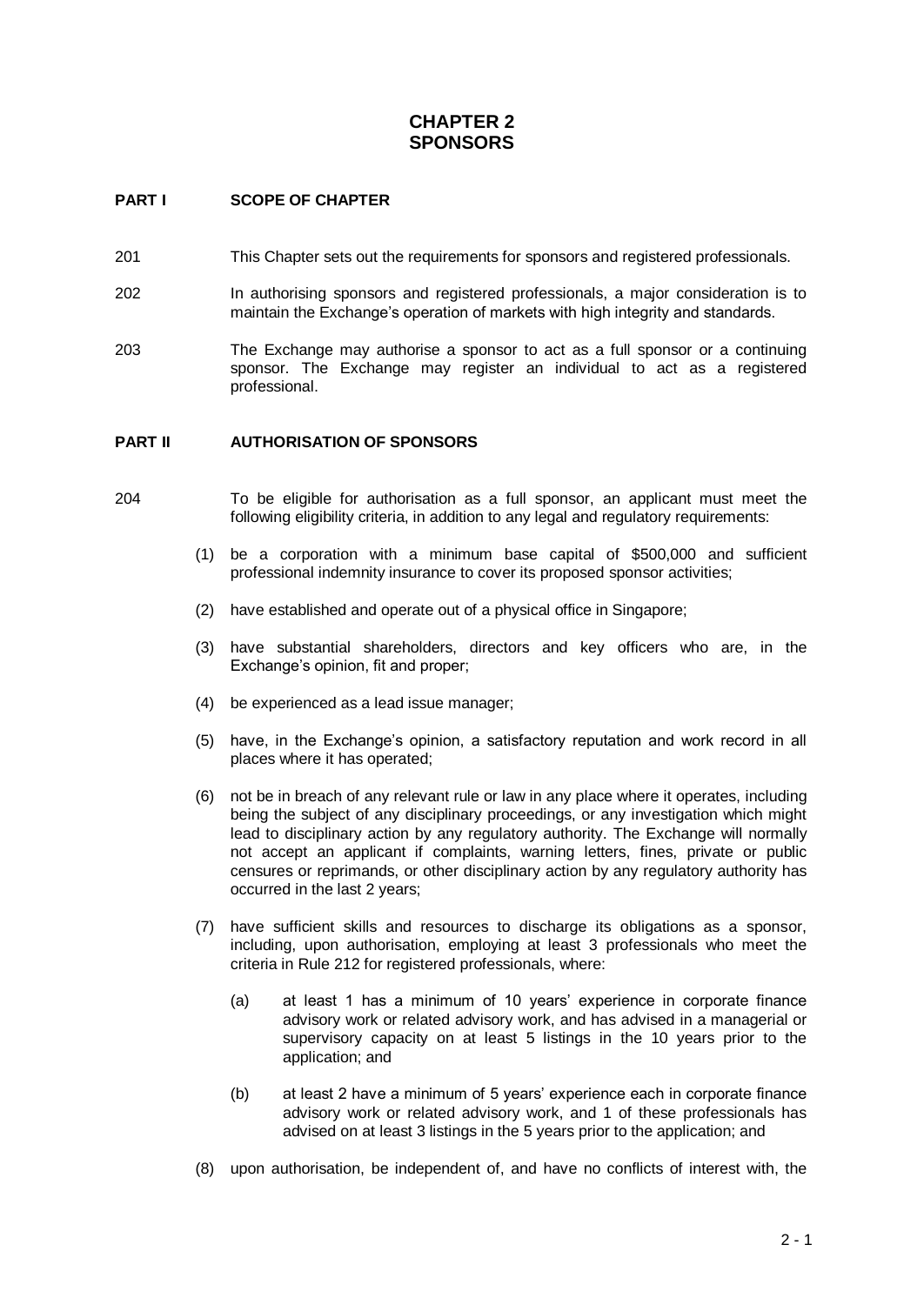entities it sponsors.

- 205 To be eligible for authorisation as a continuing sponsor, an applicant must meet the following eligibility criteria in addition to any legal and regulatory requirements:
	- (1) be a corporation with a minimum base capital of \$250,000 and sufficient professional indemnity insurance to cover its proposed sponsor activities;
	- (2) have established and operate out of a physical office in Singapore;
	- (3) have substantial shareholders, directors and key officers who are, in the Exchange's opinion, fit and proper;
	- (4) be experienced in corporate finance advisory work or compliance advisory work;
	- (5) have, in the Exchange's opinion, a satisfactory reputation and work record in all places where it has operated;
	- (6) not be in breach of any relevant rule or law in any place where it operates, including being the subject of any disciplinary proceedings, or any investigation which might lead to disciplinary action by any regulatory authority. The Exchange will take into consideration any previous breaches by the applicant of any relevant rule or law, and past disciplinary action by any regulatory authority. The Exchange will normally not accept an applicant if complaints, warning letters, fines, private or public censures or reprimands, or other disciplinary action by any regulatory authority has occurred in the last 2 years;
	- (7) have sufficient skills and resources to discharge its obligations as a sponsor, including upon authorisation, employing at least 2 professionals who meet the criteria in Rule 212 for registered professionals, where:
		- (a) at least 1 has a minimum of 5 years' managerial or supervisory experience in corporate finance advisory work or related advisory work; and
		- (b) at least 1 has a minimum of 5 years' experience in:-
			- (i) corporate finance advisory work; or
			- (ii) accounting, auditing or finance work;
	- (8) once authorised, be independent of, and have no conflicts of interest with, the entities it sponsors.
- 206 The Exchange has absolute discretion concerning the authorisation of an applicant. It may authorise an applicant unconditionally, or subject to conditions, or reject an applicant as it thinks appropriate. The Exchange is not obliged to give reasons. The Exchange reserves the right to vary any condition or impose additional conditions.
- 207 Without derogating from Rule 206 and regardless of fulfilment of the eligibility criteria, the Exchange will not authorise an applicant if in the Exchange's opinion:
	- (1) it is contrary to the interests of the public; or
	- (2) the reputation of the Exchange or the integrity of the market may be adversely affected.
- 208 A sponsor must continue to meet the criteria for authorisation and any conditions or restrictions imposed by the Exchange, at all times.
- 209 The Exchange will maintain a register of authorised sponsors.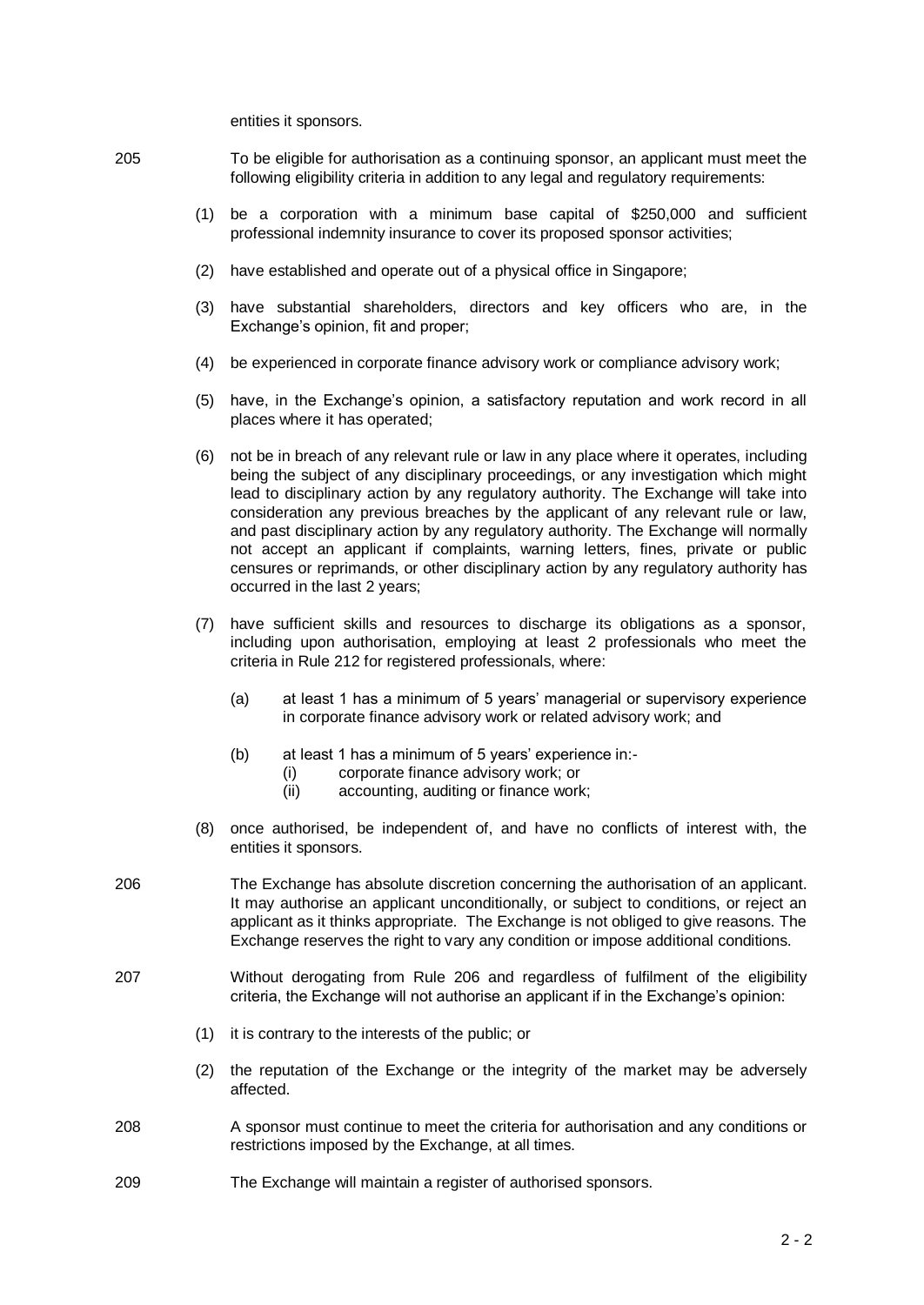- 210 (1) The Exchange may revoke the authorisation of a sponsor if:
	- (a) the sponsor requests;
	- (b) the sponsor is unable to, evinces an intention or has failed to comply with the Rules; or
	- (c) in the Exchange's opinion, it is in the interests of the Exchange or markets established or operated by the Exchange.
	- (2) The Exchange may decide not to act under Rule 210(1) if it has charged, or intends to charge, a sponsor before the Disciplinary Committee.
	- (3) If the Exchange acts under Rule 210(1), it may disallow the entity from re-applying as a sponsor for a specified period or indefinitely.
- 211 A former sponsor is bound by the Rules, including remaining subject to disciplinary proceedings, in respect of acts or omissions which occurred while it was authorised.

#### **PART III REGISTRATION OF REGISTERED PROFESSIONALS**

- 212 To be eligible for registration as a registered professional, an applicant must meet the following criteria:
	- (1) be employed full time by a sponsor, unless otherwise agreed by the Exchange;
	- (2) have a satisfactory reputation and work record in all places where he has worked;
	- (3) not be in breach of any relevant rule or law in any place where he works, including being the subject of any disciplinary proceedings, or any investigation which might lead to disciplinary action by any regulatory authority. The Exchange will take into consideration any previous breaches by the applicant of any relevant rule or law, and past disciplinary action by any regulatory authority. The Exchange will normally not accept an applicant if complaints, warning letters, fines, private or public censures or reprimands, or other disciplinary action by any regulatory authority occurred in the last 2 years;
	- (4) hold a degree or appropriate professional qualifications; and
	- (5) have relevant experience, which should normally fall within one of the categories in Rule 204(7) or Rule 205(7), unless otherwise agreed by the Exchange.
- 213 The Exchange has absolute discretion concerning the registration of an applicant. It may register an applicant unconditionally, or subject to conditions, or reject an applicant as it thinks appropriate. The Exchange is not obliged to give reasons. The Exchange reserves the right to vary any condition or impose additional conditions.
- 214 Without derogating from Rule 213 and regardless of fulfilment of the eligibility criteria, the Exchange will not register an applicant if in the Exchange's opinion:
	- (1) it is contrary to the interests of the public; or
	- (2) the reputation of the Exchange or the integrity of the market may be adversely affected.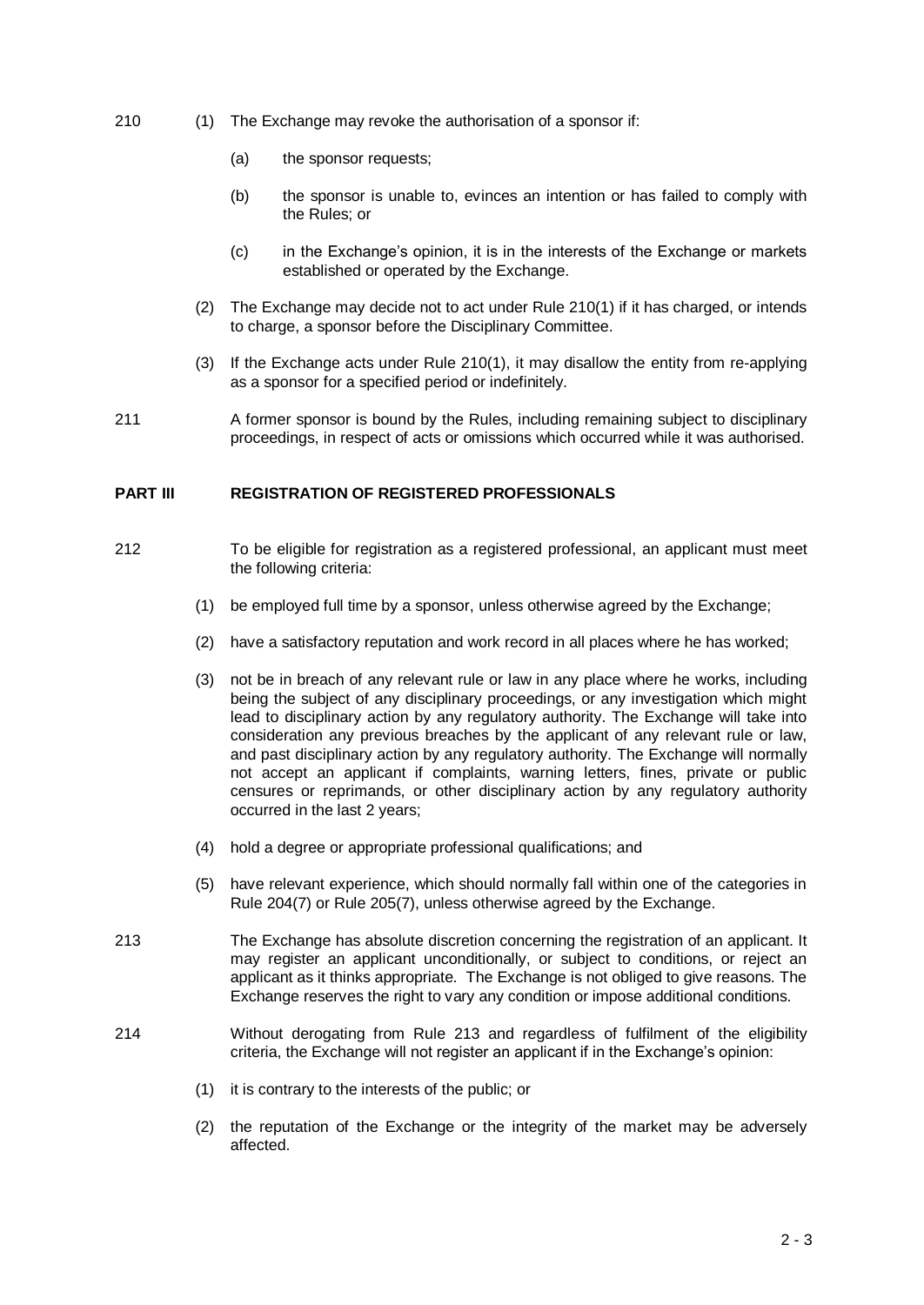- 215 A registered professional must continue to meet the criteria for registration and any conditions or restrictions imposed by the Exchange, at all times.
- 216 The Exchange will maintain a register of registered professionals.
- 217 (1) The Exchange may cancel the registration of a registered professional or require a sponsor to remove a registered professional from undertaking sponsor activities if:
	- (a) the sponsor or registered professional requests;
	- (b) the registered professional is unable to, evinces an intention or has failed in carrying out the duties and obligations of the sponsor or to comply with the criteria for registration; or
	- (c) in the Exchange's opinion, it is in the interests of the Exchange or markets established or operated by the Exchange.
	- (2) The Exchange may decide not to act under Rule 217(1) if it has charged, or intends to charge, a registered professional before the Disciplinary Committee.
	- (3) If the Exchange acts under Rule 217(1), it may disallow the individual from reapplying as a registered professional for a specified period or indefinitely.
- 218 A former registered professional is bound by the Rules, including remaining subject to disciplinary proceedings, in respect of acts or omissions which occurred while he was registered.
- 219 If a registered professional leaves the employment of a sponsor, he:
	- (1) must notify the Exchange as soon as practicable; and
	- (2) will be de-registered.

## **PART IV APPLICATION PROCESS**

- 220 To apply to be a sponsor or registered professional, an applicant must:
	- (1) submit to the Exchange the completed form in Appendix 2A (for sponsors), or Appendix 2B (for registered professionals); and
	- (2) pay the required fees.
- 221 The application will be subject to the following process:
	- (1) The eligibility criteria will be checked for fulfilment.
	- (2) An opinion may be obtained from the advisory panel referred to in Rule 237.
	- (3) The Exchange may visit the office of the applicant.
	- (4) With regard to sponsor applicants key officers, proposed registered professionals and employees undertaking sponsor activities, will be screened and may be interviewed.
	- (5) With regard to registered professional applicants the applicants will be screened and may be interviewed by the Exchange.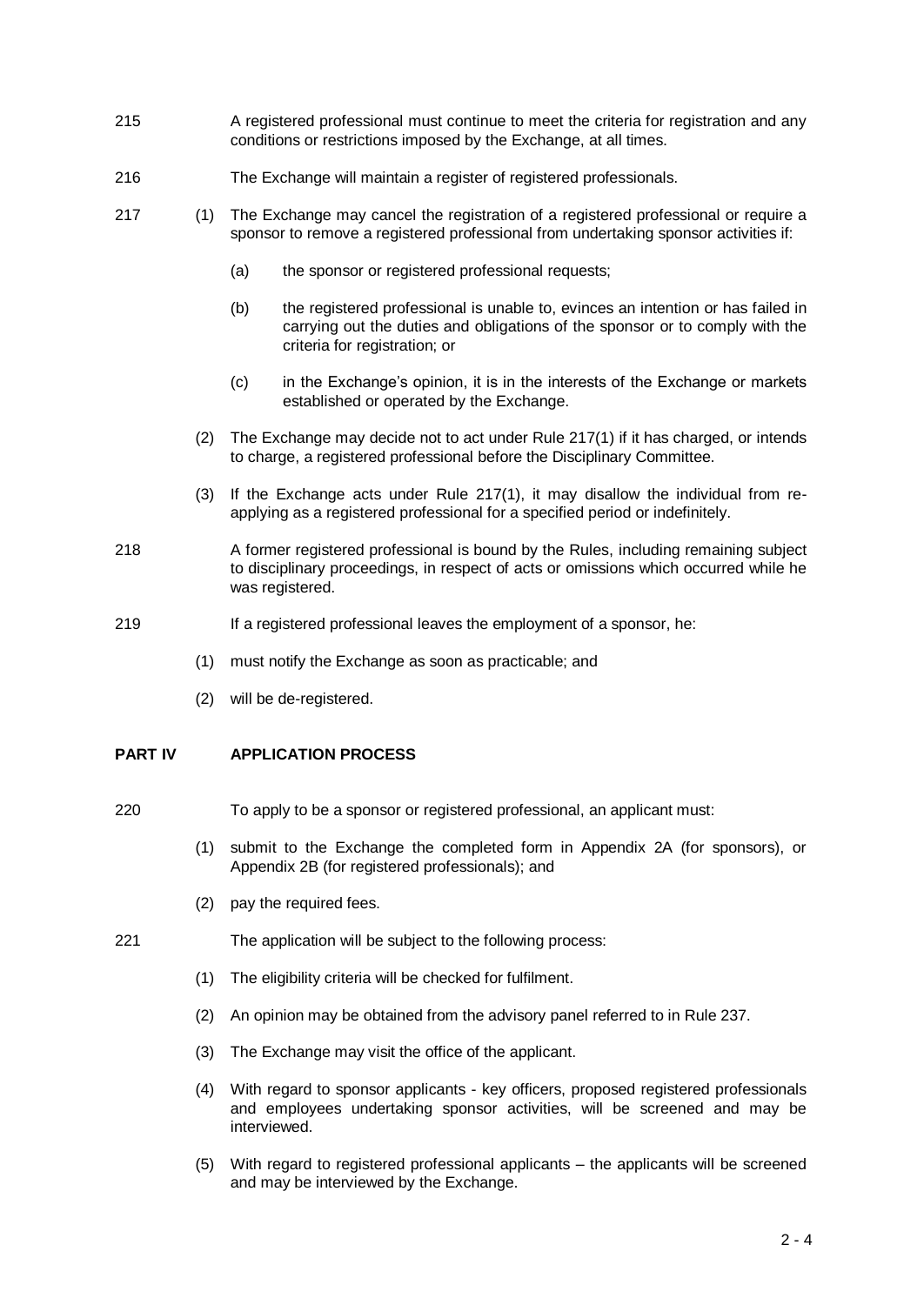- 222 (1) The Exchange may require an applicant to provide any additional information or documents it requires for consideration of the application.
	- (2) The Exchange may make inquiries of other regulatory authorities or third parties in connection with the application.

#### **PART V RIGHTS AND OBLIGATIONS OF SPONSORS AND REGISTERED PROFESSIONALS**

- 223 A sponsor is authorised to undertake the following activities:
	- (1) full sponsor: introducing activities and continuing activities;
	- (2) continuing sponsor: continuing activities.
- 224 A sponsor must comply with the following general obligations:
	- (1) Maintain eligibility, including the following:
		- (a) ensure that it continues to fulfil the eligibility criteria in Rules 204 or 205, and such conditions imposed by the Exchange;
		- (b) notify the Exchange immediately if it ceases to fulfil any of the eligibility criteria or conditions imposed by the Exchange, or has reason to believe that it will cease to do so; and
		- (c) keep up to date with the requirements of the Rules and the law, and professional standards relevant to the fulfilment of its responsibilities, including a sound understanding of the legal and regulatory framework for the Singapore corporate finance market and Catalist in particular.
	- (2) Liaise with the Exchange on matters which should be brought to its attention, including the following:
		- (a) appoint a sufficiently senior registered professional (and an alternate) to liaise with the Exchange on matters concerning the sponsor's responsibilities. The sponsor must provide the Exchange with the contact details of such liaison persons and inform the Exchange immediately of any change to the details;
		- (b) notify the Exchange when it accepts sponsorship of an issuer, in the form contained in Appendix 2C;
		- (c) notify the Exchange when an issuer refuses to heed its advice on matters which may involve or lead to a breach of the Rules;
		- (d) notify the Exchange when it forms the opinion that the trading of the issuer's securities should be halted or suspended, or that the issuer should be delisted;
		- (e) provide any information required by the Exchange as soon as practicable, ensuring reasonably, that such information is correct, complete and not misleading. If subsequently it reasonably believes that the information provided does not meet this standard, notify the Exchange as soon as practicable, and correct the information;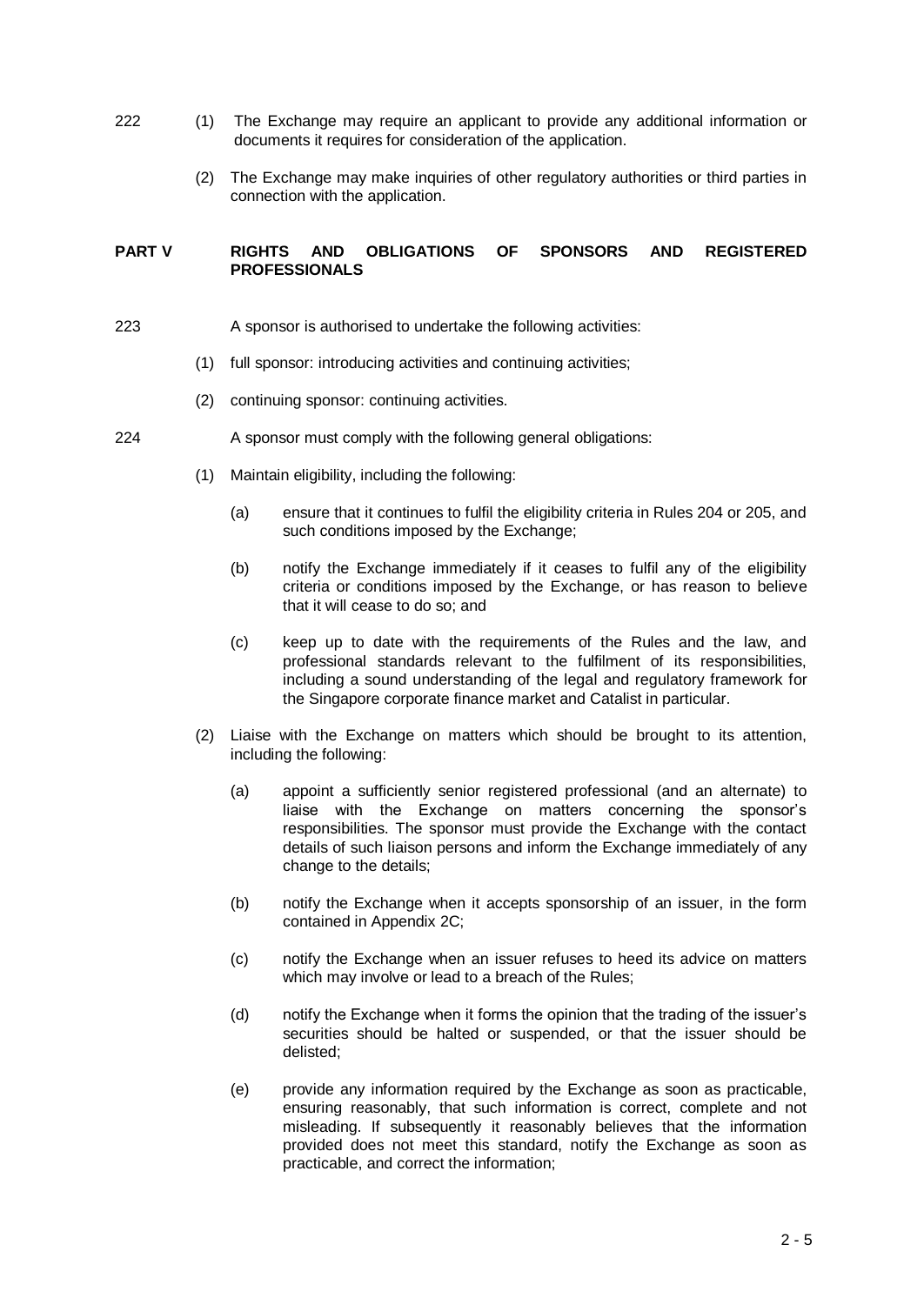- (f) seek the Exchange's advice if it is unsure about the application or interpretation of the Rules or if a situation may adversely affect the reputation of the Exchange or integrity of the market. The Exchange will generally not accept enquiries from a sponsor on an anonymous basis;
- (g) notify the Exchange promptly on employing a new registered professional;
- (h) notify the Exchange if a registered professional leaves its employment. If possible, the Sponsor must give at least one month's notice; and
- (i) notify the Exchange if any change in its board of directors or auditors occurs or is proposed.
- (3) Have adequate systems and resources to discharge its obligations under the Rules, including the following:
	- (a) sufficient number of registered professionals, including ensuring that any employee:
		- (i) whose experience falls within any of the categories in Rule 204(7) or Rule 205(7); and
		- (ii) who undertakes sponsor activities,
		- applies for registration as a registered professional;
	- (b) adequate systems and processes to ensure that registered professionals continue to meet the criteria for registration and any conditions or restrictions imposed by the Exchange, at all times;
	- (c) sufficient and appropriately qualified and experienced corporate finance, compliance and other employees, having regard to Practice Note 2A paragraph 6;
	- (d) appropriate internal processes and operating procedures, including those required for the supervision of employees and the quality of their work;
	- (e) adequate and up-to-date documentation, including its compliance, policy and procedural manuals, to support its work processes and supervision of employees;
	- (f) record-keeping that ensures records pertaining to its business are kept for at least 6 years, including a complete audit trail of key discussions, advice and decision-making processes in relation to listing applicants and issuers and the basis for the advice and decisions; and
	- (g) controls, procedures and other safeguards to maintain its independence and avoid conflicts of interest, including complying with the requirements set out in Appendix 2D.
- (4) Act properly at all times in dealings with listing applicants or issuers, including the following:
	- (a) use due care and skill;
	- (b) maintain regular contact with listing applicants and issuers;
	- (c) seek assistance of other appropriately qualified and suitable professionals as needed, while retaining overall management and responsibility for the activity;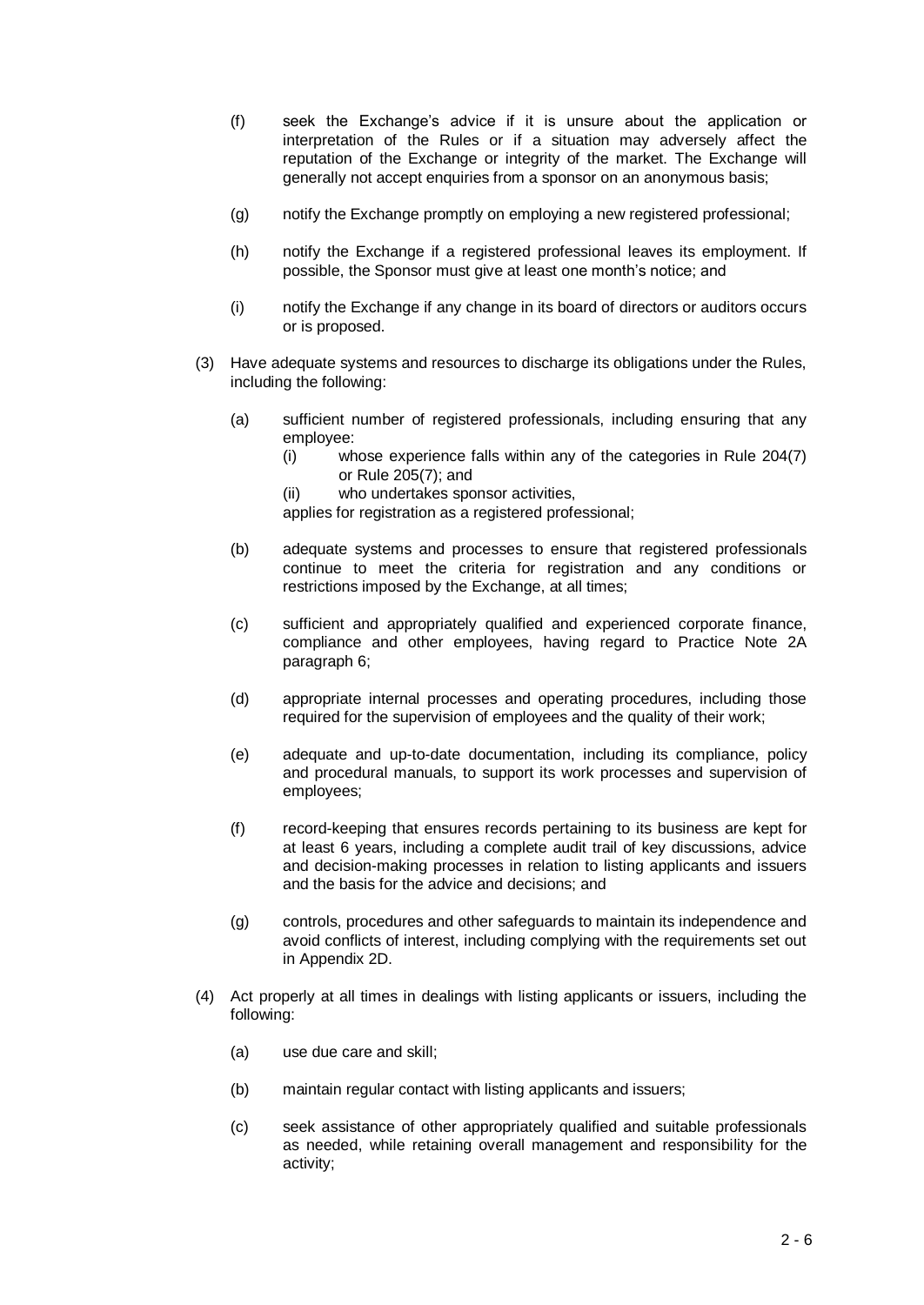- (d) be independent of the listing applicant or issuer and avoid conflicts of interest, including complying with the requirements set out in Appendix 2D; and
- (e) only accept sponsorship of listing applicants and issuers that allow the sponsor to discharge its obligations under the Rules.
- (5) Be responsible for the acts and omissions of its directors, officers, registered professionals, employees and agents.
- (6) Comply with the Rules and notify the Exchange when it fails to do so, or when it becomes aware that it is likely to fail to do so.
- (7) Ensure that communications with the Exchange are kept confidential, except as required to be disclosed:
	- (a) to the listing applicant or issuer;
	- (b) to the sponsor's employees, advisers, consultants or agents on a need-toknow basis;
	- (c) by the Authority; or
	- (d) by any law.

- 225 (1) A full sponsor, in preparing a listing applicant for admission or advising an issuer in a very substantial acquisition or reverse takeover, must be satisfied that, having made reasonable due diligence enquiries and having considered all relevant matters, the listing applicant, or in the case of a very substantial acquisition or reverse takeover, the enlarged group, is suitable to be listed. This includes doing each of the following, having regard to the guidance in Practice Notes 2B and 4A:
	- (a) achieve a thorough understanding of the listing applicant or enlarged group and its business, including recent major developments relating to it, and gain an understanding of the industry it operates in;
	- (b) investigate and consider the suitability of each executive officer, director and the board as a whole in relation to the listing applicant's or enlarged group's needs;
	- (c) conduct the due diligence process for the offer document or shareholders' circular, including at a minimum, complying with the SIBA Due Diligence Guidelines where applicable or such other satisfactory and no less strict due diligence guidelines or processes;
	- (d) oversee, and be actively involved in, the preparation of the offer document or shareholders' circular and ensure compliance with any rule requirements or legal requirements;
	- (e) satisfy itself that the listing applicant or enlarged group has sufficient systems, procedures, controls and resources to comply with the Rules and that its directors understand and intend to fulfil their obligations at all times for as long as the securities of the issuer remain listed on Catalist;
	- (f) consider and advise on the suitability and competence of other professionals and consultants involved in the admission, very substantial acquisition or reverse takeover process;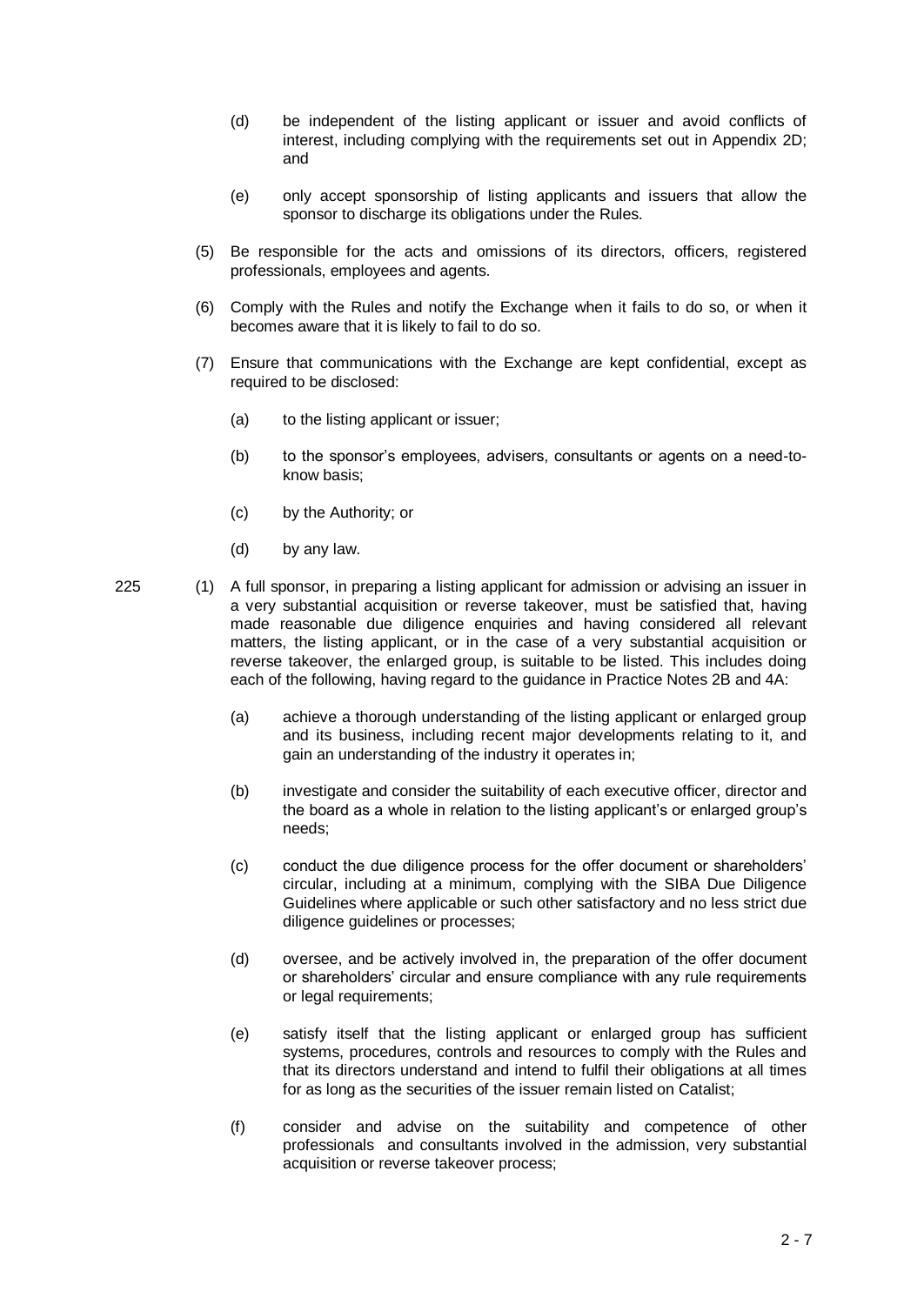- (g) undertake independent verification directly or by a reputable agent, of the listing applicant or enlarged group, its management and controlling shareholders, including:
	- (i) key persons' personal and business backgrounds and integrity, role in the listing applicant's or enlarged group's business, interests in other companies, and any criminal or other records or links to money laundering or organized crime; and
	- (ii) the listing applicant's or enlarged group's history, structure, accounts, business reputation and development, its related companies, its other businesses, and the influence of key persons;
- (h) ensure that its declaration regarding the listing applicant or the enlarged group (Appendix 4B) is submitted to the Exchange.
- (i) where the listing applicant or enlarged group is a mineral, oil and gas company, the full sponsor must ensure that it has access to appropriate technical expertise relevant to the business and products of the listing applicant or enlarged group to enable it to properly discharge its obligations as a sponsor. Such expertise can be from a third-party expert or an internal resource of equivalent standards within the full sponsor; and
- (j) where the listing applicant or enlarged group is a mineral, oil and gas company, the full sponsor must:
	- (i) submit a confirmation to the Exchange that after conducting due diligence, the Sponsor is not aware of any matter that has caused it to believe that the listing applicant obtain a legal opinion, to be disclosed in the Offer Document of the listing applicant, on the following matters:
		- (a) has not obtained all material licences, permits or certificates necessary to conduct its operations from the relevant government bodies in the jurisdictions where the Group operates;
		- $(a)(b)$  is not in compliance by the listing applicant or enlarged group with all the relevant laws, rules and regulations in all jurisdictions in which the Group operates, including but not limited to, the proper incorporation and good standing of any incorporated subsidiary or interest, except where such noncompliance is not material to the Group's business operations; and
		- $(b)(c)$  does not possess the title to or validity and enforceability of the rights to any assets (including licences and agreements) as is appropriate to the listing applicant or the Group, except where such lack of, or defect in, such title or rights is not material to the Group's business operations.-

as is appropriate to the listing applicant or enlarged group.

Such legal opinion must be from a legal adviser who has the relevant experience and is authorised to practice and advise in the relevant jurisdiction.

The Sponsor should consider and advise on the suitability of the legal adviser involved in providing the legal opinion. In relying on the opinion from a legal adviser in providing the confirmation to the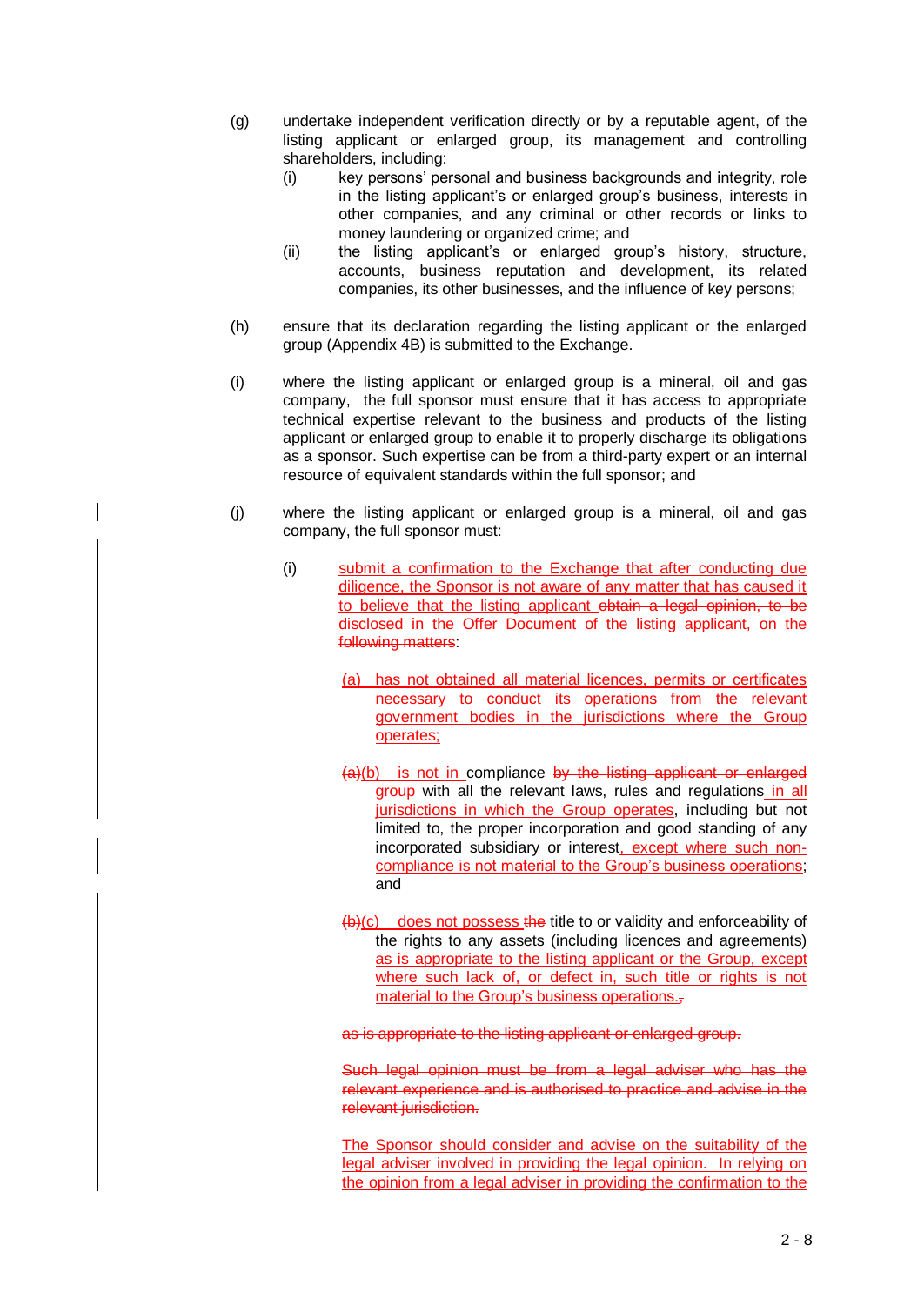Exchange, the Sponsor should make due enquiries including:

- (a) assessing the suitability of the legal adviser having regard to whether the legal adviser has the relevant experience and is authorized to practice and advise in the relevant jurisdiction; and
- (b) reviewing the terms and scope of engagement.
- (ii) be satisfied that the qualified person producing the qualified person's report required under Rule 441 has the relevant and appropriate qualifications, experience and technical knowledge to professionally and independently appraise the assets and liabilities being reported upon;
- (iii) be satisfied that the scope of the qualified person's report required under Rule 441 is appropriate with regards to the listing applicant's or enlarged group's assets and liabilities; and
- (iv) be satisfied that the work performed by the qualified person is in accordance with the relevant Standard
- (2) When asked by the Exchange, demonstrate that it has complied with Practice Note 2B or how it has met the objectives in that Practice Note in another way.
- (3) A full sponsor conducting introducing activities for an issuer must act as the continuing sponsor for the issuer for at least 3 years after admission of the issuer or the enlarged group. If the sponsor intends to end the sponsorship within 3 years of the issuer's listing, it must obtain the Exchange's approval. The Exchange may, in exceptional circumstances, give such approval.
- 226 (1) A sponsor taking on sponsorship of an existing issuer must comply with the following obligations:
	- (a) achieve a thorough understanding of the issuer and its business, including recent major developments relating to it, and gain an understanding of the industry it operates in, having regard to the guidance in paragraph 2 of Practice Note 2B where applicable;
	- (b) investigate and consider the suitability of each director and proposed director of the issuer and consider the efficacy of the board as a whole for the company's needs, having regard to the guidance in paragraph 3 of Practice Note 2B where applicable; and
	- (c) satisfy itself that the issuer has sufficient systems, procedures, controls and resources to comply with the Rules and that its directors understand and intend to fulfil their obligations at all times for as long as the issuer is listed on the Exchange, having regard to the guidance in paragraph 6 of Practice Note 2B.
	- (2) A sponsor, in undertaking continuing activities for an issuer, must comply with the following obligations, having regard to the guidance in Practice Note 2C, where applicable:
		- (a) maintain regular contact with its issuer, including being available to advise on:
			- (i) all Rule matters; and
			- (ii) corporate governance matters (including board governance matters)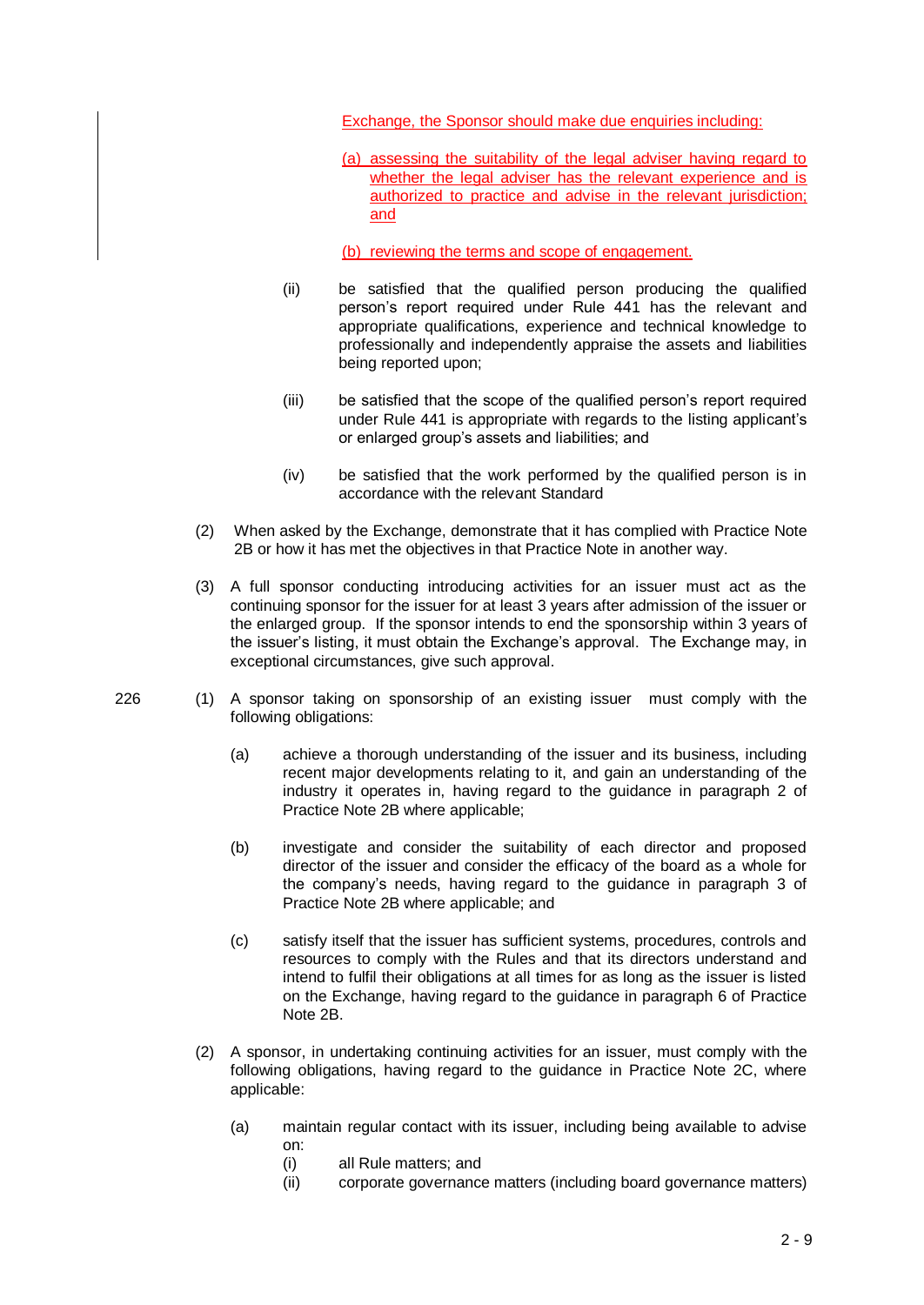or arrange for an appropriate adviser to do so;

(b) review all documents to be released by the issuer to shareholders or to the market (including announcements, resolutions contained in notices of meetings, circulars and corporate actions) before release, to ensure that the issuer is in compliance with the Rules and makes proper disclosure. The document must display prominently the following on the front cover: *This document has been reviewed by the Company's sponsor, [full name of sponsor]. It has not been examined or approved by the Exchange and the Exchange assumes no responsibility for the contents of this document, including the correctness of any of the statements or opinions made or reports contained in this document.*

*The contact person for the sponsor is [full name], [contact details].*

- (c) monitor the trading of the listed securities of its issuer and seek and review reasons for any unusual fluctuations in the price and volume of the listed securities;
- (d) advise its issuer on the suitability of directors arising from proposed changes in the issuer's board of directors;
- (e) advise its issuer on the appointment of a suitable accounting firm to meet the issuer's audit obligations; and
- (f) advise its issuer if the trading of the issuer's securities should be halted or suspended.
- (3) When asked by the Exchange, demonstrate that it has complied with Practice Note 2C or how it has met the objectives in the Practice Note in another way.
- (4) A sponsor undertaking continuing activities for an issuer that is executing a corporate action must be satisfied, having made reasonable due diligence enquiries (including, at a minimum, complying with the SIBA Due Diligence Guidelines where applicable or such other satisfactory and no less strict due diligence guidelines or processes) and having considered all relevant matters, of the following:
	- (a) the suitability and competence of other professionals and consultants involved in the corporate action;
	- (b) compliance with any rule requirements or legal requirements; and
	- (c) that any difference in effect of the corporate action on minority shareholders compared to other shareholders, is clearly disclosed.
- (5) A sponsor taking on sponsorship of, or undertaking continuing activities for, an existing issuer which is a mineral, oil and gas company must comply with the following obligations:
	- (a) ensure that it has access to appropriate technical expertise relevant to the business and products of the issuer to enable it to properly discharge its obligations as a sponsor. Such expertise can be from a third-party expert or an internal resource of equivalent standards within the sponsor;
	- (b) maintain access to such technical expertise for as long as it remains as the sponsor for such issuer; and
	- (c) disclose in the relevant announcement, document or circular, whether it had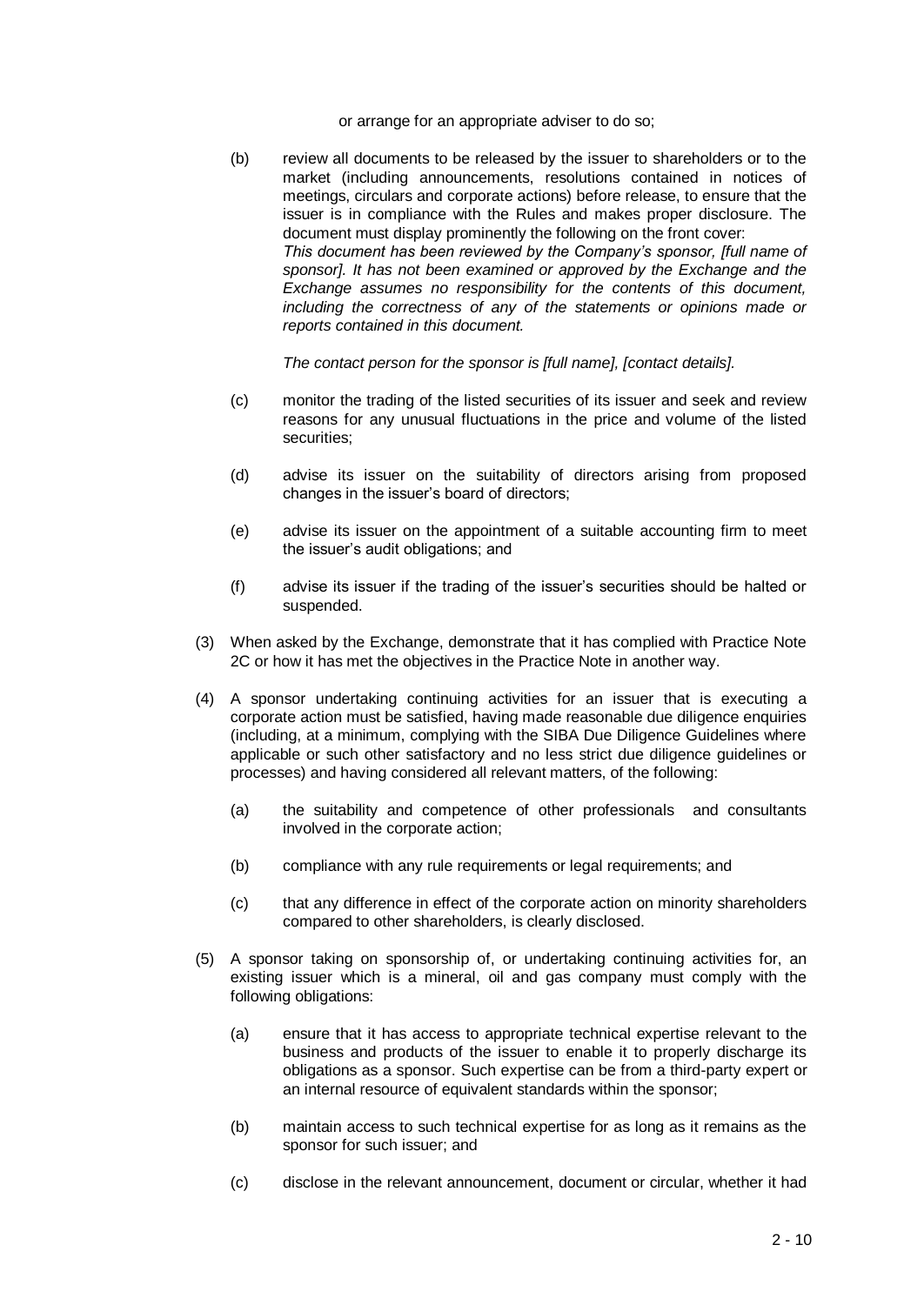relied on such technical expertise in the discharge of its obligations as a sponsor and if so, whether such expertise is from a third-party expert or an internal resource within the sponsor.

- 227 When making an assessment of whether a sponsor has complied with its obligations in Rules 224, 225 and 226, the Exchange will take into account any Rules, procedures or guidelines set out in supplementary documentation issued by the Exchange.
- 228 If a sponsor or an issuer intends to end the sponsorship, the out-going sponsor must do the following:
	- (1) Notify the Exchange as follows:
		- (a) if the sponsor is ending the sponsorship, it must give no less than 3 months' notice; or
		- (b) if the issuer is ending the sponsorship, the sponsor must inform the Exchange as soon as the issuer has indicated its intention to end the sponsorship.

The notification must include the reasons for ending the sponsorship.

- (2) Continue its sponsorship of the issuer during the notice period, unless a new sponsor agrees to take over before the expiry of the period.
- (3) Be available to discuss in a constructive and forthcoming manner with a new sponsor, its experiences with the issuer and the reasons for ending the sponsorship.
- (4) Provide any documents or information that the Exchange requires.
- (5) Provide to the issuer, in a form suitable for release to the market, confirmation that it is not aware of any non-compliance with the Rules by the issuer that has not been brought to the attention of the new sponsor, or if there is no new sponsor, the Exchange. The issuer must release the confirmation via SGXNET.
- 229 A registered professional must comply with the following obligations:
	- (1) Maintain eligibility, including the following:
		- (a) ensure that he continues to fulfil the eligibility criteria in Rule 212, and such conditions imposed by the Exchange;
		- (b) notify the Exchange immediately if he ceases to fulfil any of the eligibility criteria or conditions imposed by the Exchange, or has reason to believe that he will cease to do so; and
	- (2) Exercise skill, care and diligence and comply with the applicable Rules when carrying out the duties and obligations of the sponsor.

#### **PART VI REVIEW BY THE EXCHANGE**

230 (1) The Exchange will review the performance and procedures of sponsors to ascertain: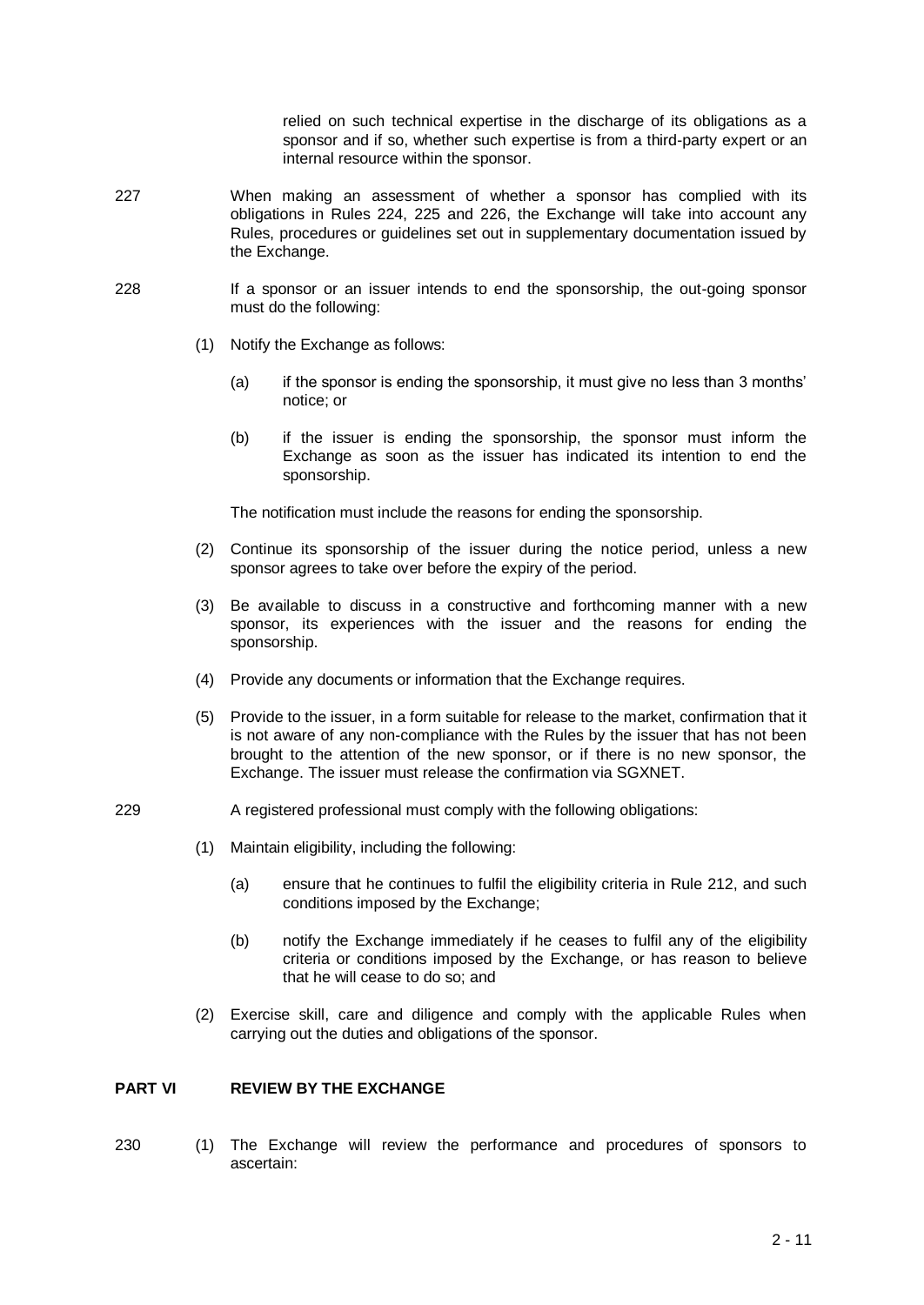- (a) the quality of the due diligence and standards applied in assessing the suitability of companies for listing on Catalist;
- (b) the quality of continuing activities; and
- (c) whether the sponsor's activities are being conducted in accordance with the Rules.
- (2) In carrying out the review, the Exchange may:
	- (a) appoint any person(s) to assist in the review and delegate any of its powers to such person(s); or
	- (b) require a sponsor to appoint, at its cost, a special auditor to review or investigate the sponsor's affairs, and report its findings to the Exchange, the sponsor or such other party as the Exchange may direct. The Exchange must agree with the special auditor appointed and the scope of the audit.
- (3) The review may take one or more of the following forms:
	- (a) review of documents submitted by the sponsor;
	- (b) interviews with the sponsor's directors, officers, registered professionals, employees, agents or other relevant third parties;
	- (c) audit of the sponsor's documents, records and procedures;
	- (d) inspection; and
	- (e) investigation.
- 231 The following applies to a review by the Exchange, its appointed persons and the special auditor.
	- (1) The sponsor must provide reasonable assistance, including:
		- (a) allowing access to all information, books and records which, in the Exchange's opinion, may be relevant to the review;
		- (b) allowing access to its premises;
		- (c) requiring its directors, officers, registered professionals, employees and agents to provide reasonable assistance;
		- (d) attendance at the Exchange or at such other venue the Exchange requires;
		- (e) ensuring that neither the sponsor nor any director, officer, registered professional, employee or agent wilfully makes or furnishes, or permits the making or furnishing, of any false or misleading information, statement or report to the Exchange; and
		- (f) immediately correcting any information, statement or report to the Exchange when it becomes aware that such information, statement or report is false or misleading.
	- (2) The Exchange may give a copy of its review report to the sponsor, but is not obliged to do so.
	- (3) The Exchange may charge a fee for the review, which must be paid immediately by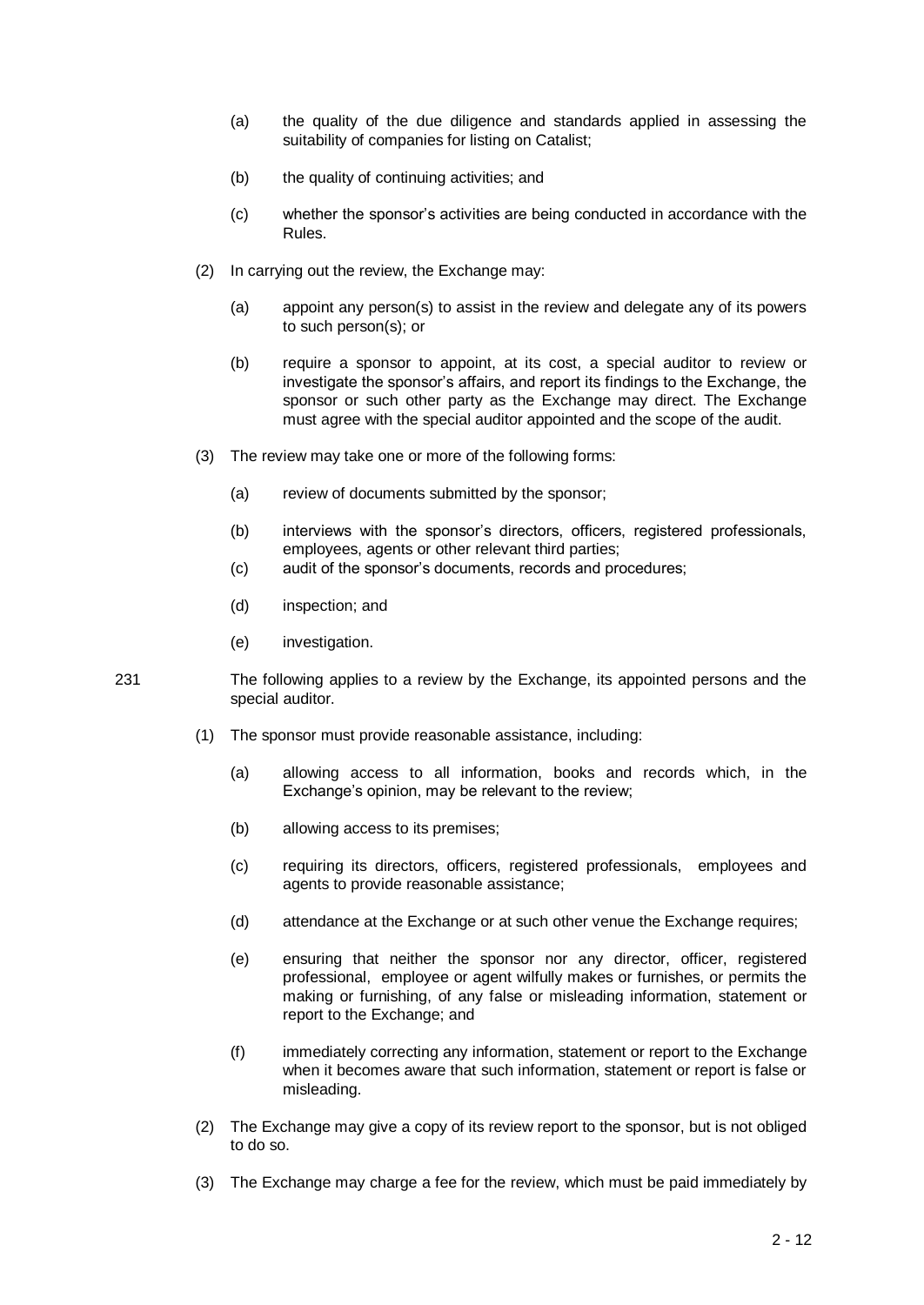the sponsor.

- 232 The Exchange may require a sponsor to submit any records, documents or communication to establish whether the sponsor continues to be eligible.
- 233 A sponsor must lodge an annual return with the Exchange in the form of Appendix 2E. It must do so within 90 calendar days after its financial year-end.
- 234 (1) The Exchange may take one or more of the actions in Rule 234(2) if:
	- (a) in the Exchange's opinion, a sponsor or registered professional is unable to or evinces an intention or has failed to comply with the Rules;
	- (b) a sponsor or registered professional is in, or may get into, financial difficulty or a sponsor has insufficient capital;
	- (c) a sponsor or registered professional is in breach of any relevant rule or law in any place where it or he operates, including being the subject of any disciplinary proceedings, or any investigation which might lead to disciplinary action by any regulatory authority; or
	- (d) it is otherwise in the interests of the Exchange or markets established or operated by the Exchange.
	- (2) Subject to Rule 234(1), the Exchange may take one or more of the following actions against a sponsor or registered professional:
		- (a) reprimand the sponsor or registered professional privately or publicly;
		- (b) require an education program to be undertaken;
		- (c) require rectification measures to be taken by the sponsor or registered professional;
		- (d) require the sponsor to operate its business, or a registered professional to undertake sponsor activities, subject to such restrictions or conditions as the Exchange decides; or
		- (e) suspend the sponsor or registered professional from specified or all activities as a sponsor or registered professional, for a period that the Exchange decides. The suspension may be announced to the market.
	- (3) A suspension or restriction imposed pursuant to Rule 234(1)(c) ends if the sponsor or registered professional is acquitted or if the regulatory authority decides not to proceed with charges against the sponsor or registered professional.
	- (4) Nothing in this Rule prevents the Exchange from commencing disciplinary proceedings as it deems appropriate.
- 235 Without limiting Rule 234, the Exchange may restrict a sponsor from taking on additional listing applicants or issuers if, in its opinion, the sponsor is insufficiently resourced to discharge its obligations under the Rules.
- 236 Without limiting Rules 210, 217, 234 and 235, if the Exchange is of the opinion that a sponsor or registered professional has, or may have, breached a Rule, it may commence disciplinary proceedings under Chapter 3.